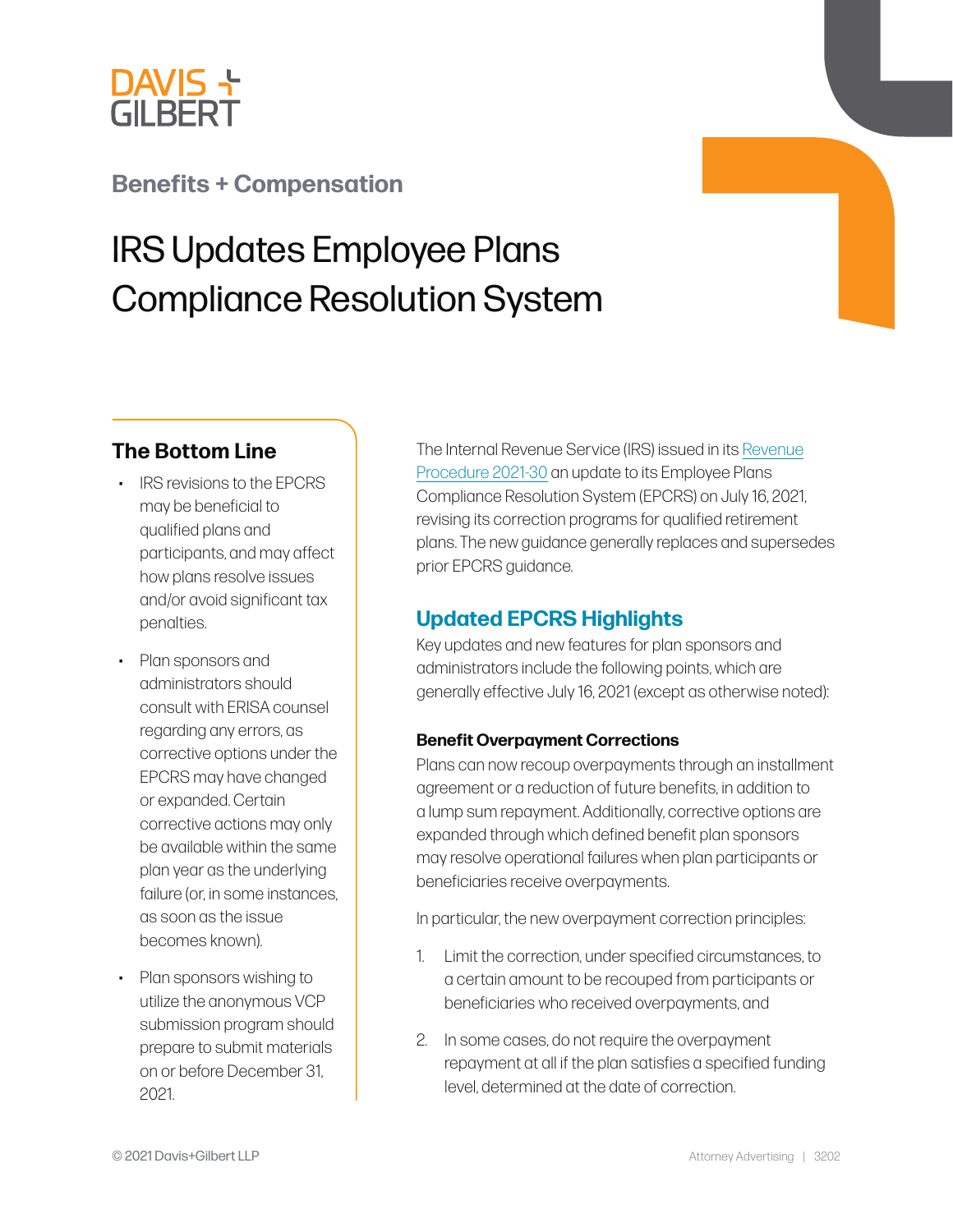

#### **Increased Threshold for De Minimis Correction Amounts**

The threshold amount is increased to \$250 (from \$100) for certain de minimis amounts for which a plan sponsor is not required to implement correction (including for overpayment corrections). The maximum amount for de minimis corrective distributions due to a participant or beneficiary remains unchanged at \$75 (and there remains no de minimis threshold for corrective contributions required to be made for a participant).

#### **Correction Period for Significant Operational and Plan Document Failures**

The self-correction period under the EPCRS' Self-Correction Program (SCP) applicable to significant operational and eligible plan document failures is extended to the last day of the third plan year (instead of the second plan year) following the plan year for which the failure occurred. After this SCP window passes, the plan sponsor would then have to correct the failure under the EPCRS' Voluntary Correction Program (VCP) (as was previously the case). Most insignificant operational failures can still be self-corrected at any time.

#### **Expansion of Self Correction via Retroactive Plan Amendments**

The use of retroactive plan amendments to self-correct operational failures is made easier and more practical by removing the requirement that if such amendment increases a benefit, right, or feature in the plan, it must then apply to all employees eligible to participate in the plan (as was previously required under the SCP).

#### **Anonymous VCP Submissions versus Pre-Submission Conferences**

Anonymous submissions under the VCP, as currently permitted, will be eliminated effective January 1, 2022. As a result, any plan sponsors wishing to utilize the existing anonymous submission format should prepare to submit their VCP materials on or before December 31, 2021, as the IRS will not process anonymous submissions made after such date.

In exchange, and also effective January 1, 2022, the IRS will permit plan sponsors or their representatives under specified circumstances to make an anonymous request for a presubmission conference to discuss a potential VCP submission at no cost to the plan sponsor. Similar to a VCP submission, pre-submission conference applications must describe the failure (including how and why it occurred), the proposed correction, related facts (including, if applicable, the type of affected participants), and relevant plan provisions or amendments. The sponsor or representative will then receive oral feedback from the IRS about the failure and proposed correction method, as well as a written confirmation that the conference occurred.

However, following this pre-submission conference, if the plan sponsor then submits a VCP request, it would no longer be anonymous. Additionally, any such pre-submission conferences